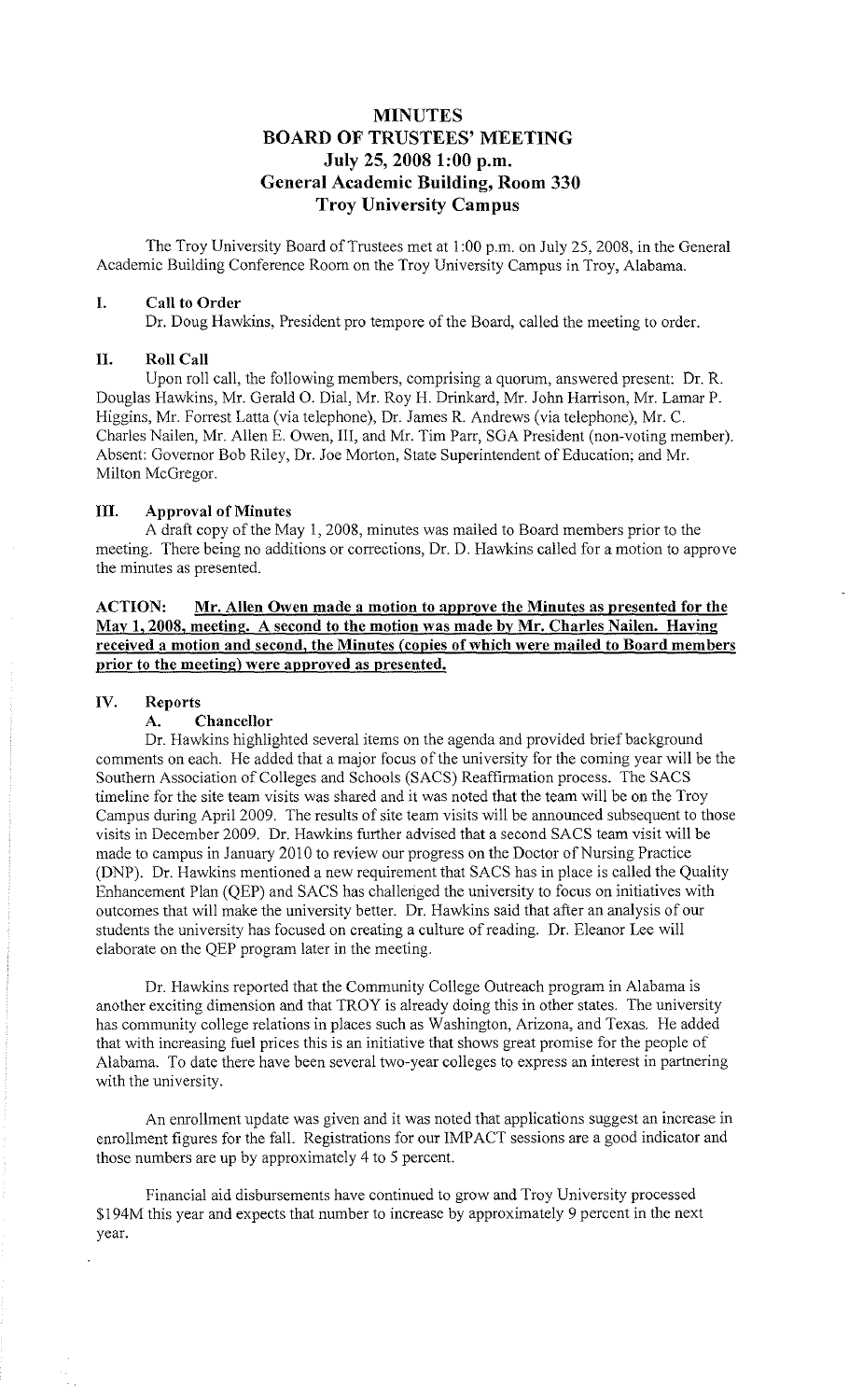**Minutes Board of Trustees' Meeting**  July 25, 2008 Page 2

Housing demands continue to increase and the resolution before the Board today relates to this demand.

In conclusion, Dr. Hawkins shared plans for future building projects with Board members. He also gave an update on plans for Confucius Institute and a dedication ceremony is planned for October. It was also noted that a replica of the Trojan statue will be placed on the Montgomery, Dothan, and Phenix City campuses in the coming months and an appropriate unveiling ceremony will be planned.

#### **B. Board Committee Reports**

## o **Academic Affairs Committee, Honorable Gerald Dial**  • **Common Reading Initiative**

Mr. Dial called upon Eleanor Lee, Dean of First-Year Studies, to brief the Board on the Common Reading Initiative. Dean Lee talked about the First-Year Reading Initiative and said that the university is in the second year of a pilot program. It will be fully implemented when the Quality Enhancement Plan (QEP) is implemented in the fall of 2009. The First-Year Reading Initiative was developed to promote reading and discussion among our students; to foster integrated learning; and encourage participation in campus, civic and service-learning activities. Dean Lee advised that the book selected by the selection committee for the First-Year Reading Initiative for 2008-09 was Ernest J Gaines' book A Lesson Before Dying. Dean Lee stated that the support across campus has been enthusiastic and there have been many who have agreed to lead a discussion session with students about the book. It was also noted that the university's theater department will have several productions during the fall on A Lesson Before Dying.

#### o **Finance Committee, Honorable John Harrison**

#### • **Resolution No. 1 -Approving 2008-2009 Budget**

Mr. Harrison introduced Resolution No. 1 and stated that Mr. Jim Bookout, Senior Vice Chancellor for Finance and Business Affairs, was available by phone for discussion. He also said that Mrs. Kim McNab, budget officer, was on hand for discussion.

Mr. Harrison shared highlights of the proposed operating budget for 2008-2009. He noted that the university's budget for 2008-2009 totals \$221M. Global Campus's revenue increases by 12 percent and state appropriations decreases by \$6,755,355. The tuition rate change per credit hour charge yields \$6,497,493. Further, Mr. Harrison reported that institutional expenses include \$700,000 minimum wage contingency and \$1,000,000 increase due to utilities. In regard to revenue, Mr. Harrison shared the following analysis: Proposed budget 2009 \$221,080,978 compared to original budget 2008 showed a total increase of \$9,322,997. A breakdown of the revenues and expenses increases was shared. Discussion followed. On behalf of the Finance Committee, Mr. Harrison read Resolution No. I and made a motion for adoption.

## **ACTION: Mr. John Harrison made a motion to adopt Resolution No. 1. A second to the motion was made by Mr. Lamar Higgins. There being no further discussion, Resolution No. 1, which follows, was unanimously adopted by the Board.**

#### **Resolution No. 1 Approving the 2008 - 2009 Budget**

**WHEREAS,** the administration of Troy University has developed and recommended the Troy University budget for FY 2008-2009; and

**WHEREAS,** as the Chancellor has reviewed the revenues and expenditures within the proposed budget and has determined that the proposed budget is fiscally sound; and

**WHEREAS,** the Board members were briefed on various new revenues during the annual Board retreat in March of 2008; and

**THEREFORE, BE IT RESOLVED** by the Board of Trustees on the 25th day of July 2008 that the attached budget for 2008-2009 fiscal year is approved with the understanding that the Chancellor is authorized to make such changes from time to time as, in his judgment, may be necessary; and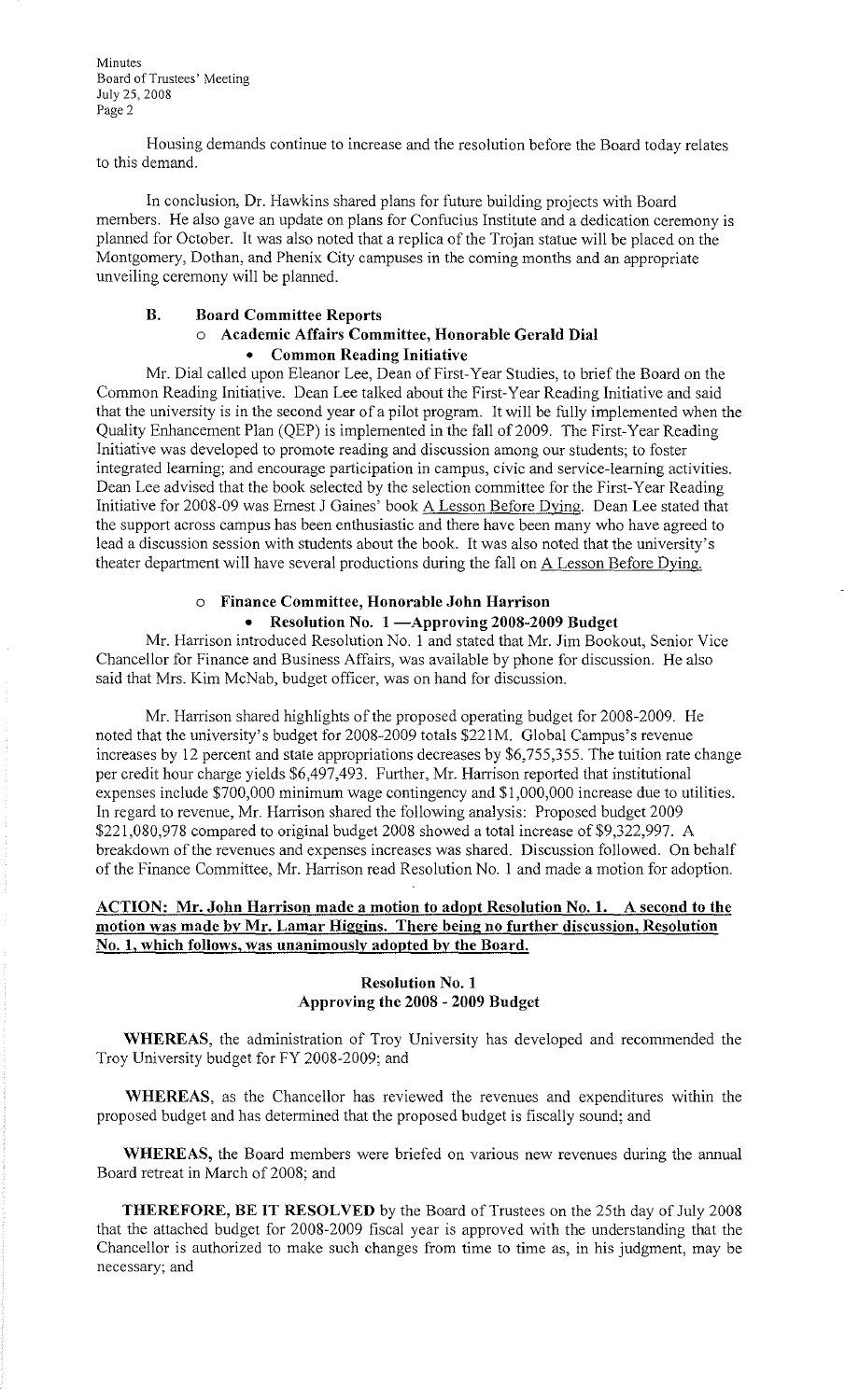**Minutes Board of Trustees' Meeting**  July 25, 2008 Page 3

**BE IT FURTHER RESOLVED** that the Board of Trustees, due to the decrease in State Appropriations and certain budgeted cost considerations, authorizes the flexibility for the Chancellor to adjust compensation to faculty, staff and classified employees of the university should it be determined funds will be available for the forthcoming year; such determination shall be concluded at a iater date.

## • **Resolution No. 2-Approving Returning Student Dorm Room Reservation Fee**

Mr. Harrison presented Resolution No. 2 and read the resolution following his comments. Discussion followed. On behalf of the Finance Committee, Mr. Harrison made a motion for approval.

## **ACTION: On a motion bv Mr. John Harrison with a second from Mr. Allen Owen, Resolution No. 2, which follows, was approved by unanimous vote.**

#### **Resolution No. 2 Approving Returning Student Dorm Room Reservation Fee**

**WHEREAS,** the Board of Trustees, at its May 1, 2008, Board meeting resolved that the fees for room and board will remain unchanged for the 2008 - 2009 year; and

**WHEREAS,** the demand for Fall 2008 residence hall occupancy has outstripped supply as evidenced by a May 1, 2008, waiting list of 464 returning and first-time students; and

**WHEREAS,** first-time residence hall applicants are required to submit a non-refundable room reservation fee by a declared date; and

**WHEREAS,** returning residence hall students have not been required to submit a nonrefundable room reservation fee which has led to difficulty for the University to project room occupancy and availability for first-time students;

**THEREFORE, BE IT RESOLVED BY THE BOARD OF TRUSTEES,** that returning residence hall students shall be required to submit a non-refundable room reservation fee in an amount and by a date determined by the Chancellor in order to guarantee a residence hall room for subsequent semesters.

**BE IT FURTHER RESOLVED,** that the non-refundable room reservation fee for returning students is applicable to the residence hall room rent for the designated semester.

# o **Athletics Committee, Honorable Allen Owen**

## • **Athletics Report**

Mr. Owen called on Athletics Director Steve Dennis to brief the Board on activities in the athletics arena. Mr. Dennis gave an update on the skyboxes adding that there is a waiting list. He talked about the fundraising projects underway and added that the Trojan Warrior booster club is up to 440 members with a goal of 1000 by December  $31^{st}$ . An update was given on the 119 sporting events hosted by TROY last year. It was noted that TROY had nine football players drafted. Updates were given on all sports and accomplishments of all players were shared. Mr. Dennis said that academically 172 of our student athletes made the 3.0 GPA Club, and 56 student athletes graduated last year. Mr. Dennis said that our graduation success rate of 81% and is the highest public institution rate in the state and in the Sun Belt Conference.

Mr. Dennis shared the 2008 football schedule as well as the 2009 schedule which includes Florida and Arkansas. In 2010 Troy will play South Carolina, Oklahoma State and UAB. In 2011 Arkansas and Clemson are scheduled and in 2012 the University of Tennessee.

In conclusion, Mr. Dennis talked about bowl possibilities.